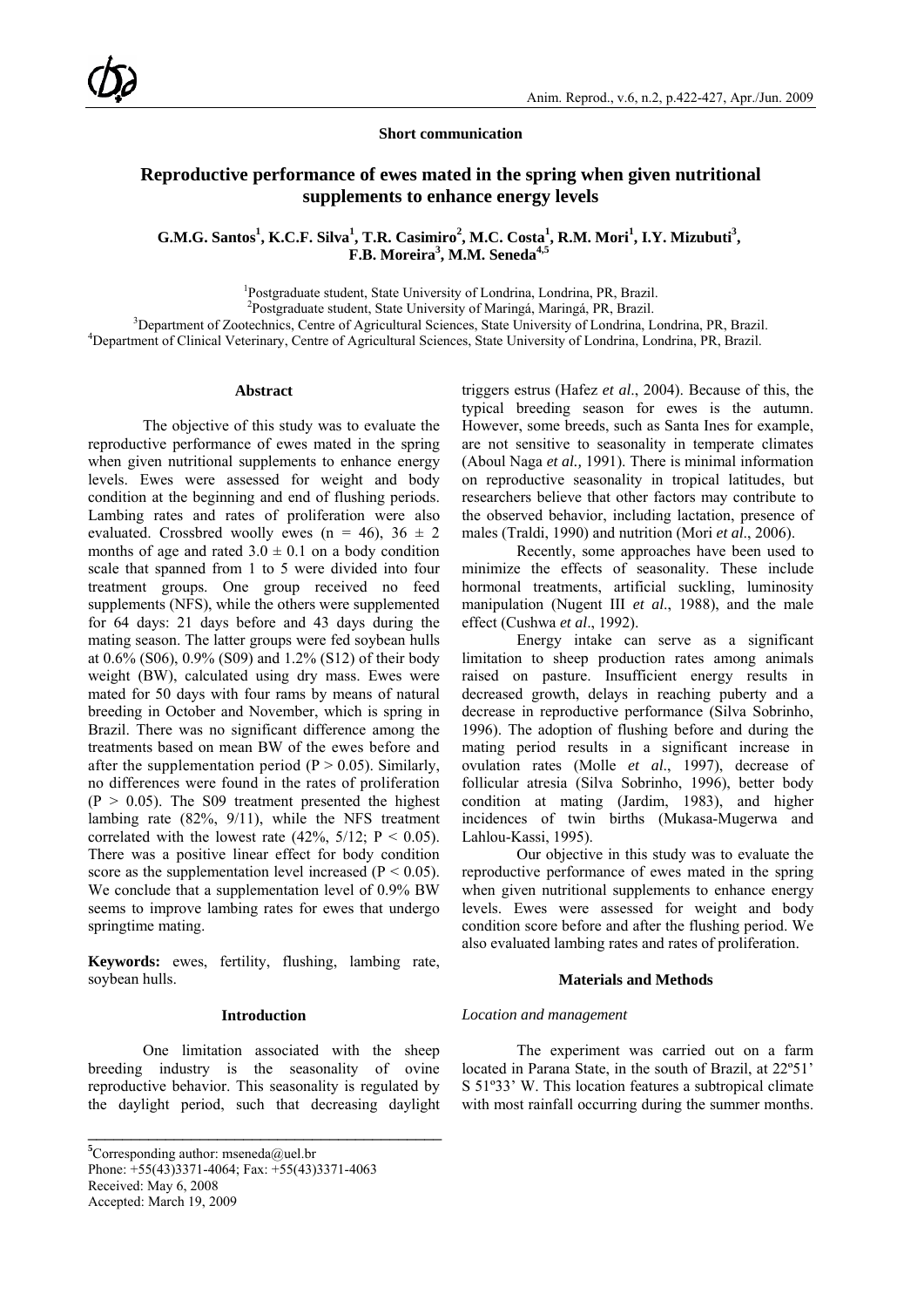The mating period was chosen to be during October and November (spring season), when average temperatures were  $28.7 \pm 1.1$ °C (range 27.3 to 30°C) and humidity was recorded as  $64.4 \pm 7.8\%$  (range 53.1 to 70.6%). Spring starts in September and ends in December in the Southern Hemisphere. The average daily sunshine for São Jerônimo da Serra city in the year 2004 during September, October and November was 11:58, 12:39 and 13:16 hours, respectively. Animals were kept on an 11.4 hectare pasture (*Cynodon plectostachyrus Pilger*, *Brachiaria decumbens* and *Paspalum notatum*).

## *Animals*

Our experiment was consistent with the principles of biomedical research involving animals (International, 1985). We selected 46 crossbred (1/2 Santa Ines  $1/2$  Suffolk) woolly ewes  $36 \pm 2$  months of age and with a body condition score of  $3.0 \pm 0.1$  on a scale of 1 to 5. Animals were sheared and confirmed as nonpregnant by ultrasonography (Aloka SSD 500, 5 MHz linear transducer) 70 days before mating. Reproduction was subsequently performed using four rams with proven fertility.

## *Treatments*

Ewes were divided into one of four treatment groups. One group received no nutritional supplements (NFS,  $n = 12$ ), while the others were fed soybean hulls at levels of 0.6% (215 g/day – S06, n = 12), 0.9% (326  $g/day - S09$ ,  $n = 11$ ) and 1.2% (425 g/day – S12,  $n = 11$ ) of the animal's body weight, calculated according to dry mass. All the animals were kept together in the same pasture, except for a one-hour period every morning, when each group was separated to receive the appropriate feed treatment. The flushing period lasted  $64$  days from September  $18<sup>th</sup>$  to November  $20<sup>th</sup>$ . This included 21 days before and 43 days during the mating season, which was chosen to last from October  $9<sup>th</sup>$  to November  $27<sup>th</sup>$  (50 days). Ewes were assessed for weight and body condition score before and after the flushing period. Ewes were also evaluated for lambing rate (number of ewes lambing per number of ewes in each treatment group) and rate of proliferation (number of lambs born per number of ewes lambing in each treatment group).

## *Feed measurements*

The soybean hulls were sampled shortly after delivery. The sample was representative because hulls were taken from multiple zones of the shipment containers.

Chemical analyses of the soybean hulls were carried out to measure the content of dry matter, crude protein and ash, according to methodologies recommended by AOAC (Official, 1990). Neutral detergent fiber and acid detergent fiber content was determined according to Van Soest *et al*. (1991). The *in vitro* dry matter digestibility (IVDMD) was determined using the methodology recommended by Tilley and Terry (1963). The total digestible nutrient (TDN) content was estimated from the IVDMD (Moore *et al*., 1999; Table 1).

| Sample | Soybean hulls        | S <sub>06</sub> | S <sub>09</sub> | S <sub>12</sub> |  |
|--------|----------------------|-----------------|-----------------|-----------------|--|
|        | $g/kg$ of dry matter | g               | g               | g               |  |
| CP     | 229.6                | 49.4            | 74.8            | 97.6            |  |
| NDF    | 545.0                | 117.2           | 177.7           | 231.6           |  |
| ADF    | 320.7                | 68.9            | 104.5           | 136.3           |  |
| ash    | 70.7                 | 15.2            | 23.0            | 30.0            |  |
| TDN    | 836.3                | 179.8           | 272.6           | 355.4           |  |

Table 1. Average chemical composition (g/kg of dry matter) of the soybean hulls.

CP, crude protein; NDF, neutral detergent fiber; ADF, acid detergent fiber; TDN, total digestible nutrients; IVDMD, *in vitro* dry matter digestibility.

IVDMD 816.8 175.6 266.2 347.1

## *Statistical analyses*

A randomized design was used with 46 animals and four treatment groups. Each animal was considered a single experimental unit. The weight and body condition score data were submitted to regression analysis, and the independent variable was the flushing level. Linear and quadratic effects were checked. The initial body weight was used as a covariate for measurements of final body condition. The effect of the covariate was significant for the metrics of final weight and final body condition. Reproductive performance was analyzed using the Chi-square test. The SAEG system of statistical and genetic analysis was used (SAEG, 1997).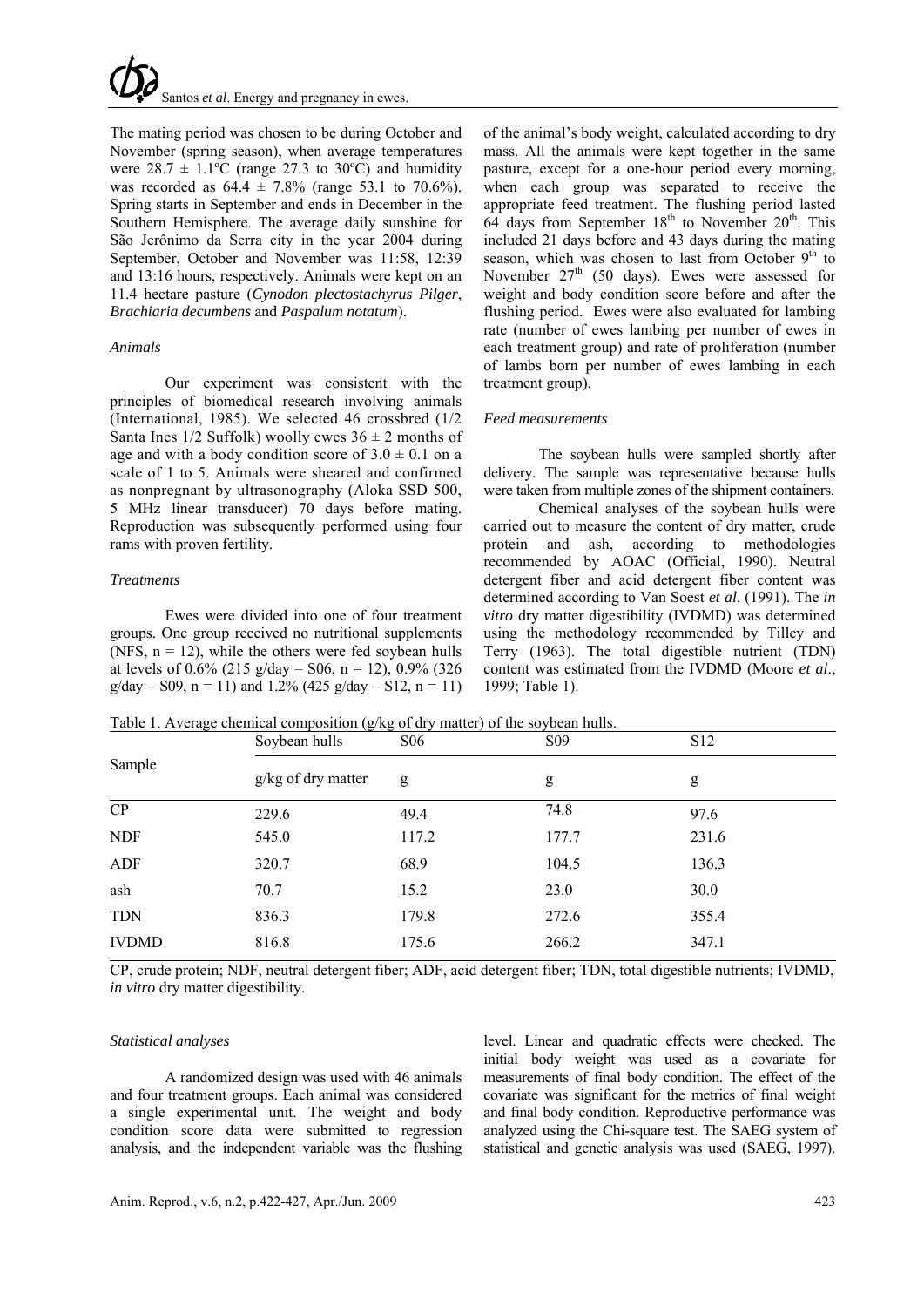#### **Results**

There was no difference  $(P > 0.05)$  in the mean body weight (BW) and in body condition score of the ewes at the beginning of the experiment. This confirms that the animals were appropriately distributed within groups. The mean BW of the ewes showed no significant difference at the end of the experiment ( $P > 0.05$ ).

Flushing treatments were positively and linearly correlated with body condition  $(P < 0.05$ ; Fig. 1), providing improvements of up to 0.77 in the best case. However, we did not observe significant changes in BW ( $P > 0.05$ ; Fig. 2), despite group S12 presenting an average weight gain of 5.69 kg by the end of treatment. The P-values for the quadratic effect were not significant for either final BW or body condition.



**Treatments** 

Figure 1. Means for body condition score  $\pm$  S.E.M. at the beginning of the supplementation (BCSBS  $\Box$ ) and end of the supplementation (BCSES ) for no supplemented ewes (NFS) or ewes supplemented with soybean hulls at the level of 0.6% (S06), 0.9% (S09), and 1.2% (S12) of BW. Body condition of treated groups (S06, S09 and S12) were different from control group at the end of the experiment  $(P < 0.05)$ , according to the regression equation:  $\hat{Y}$ =1.23+0.05LnX (R2 = 0.67).



**Treatments** 

Figure 2. Means for body weight  $\pm$  S.E.M. at the beginning of the supplementation (BWBS ) and end of the supplementation (BWES ) for no supplemented ewes (NFS) or ewes supplemented with soybean hulls at the level of 0.6% (S06), 0.9% (S09), and 1.2% (S12) of BW. There were no differences between treated (S06, S09 and S12)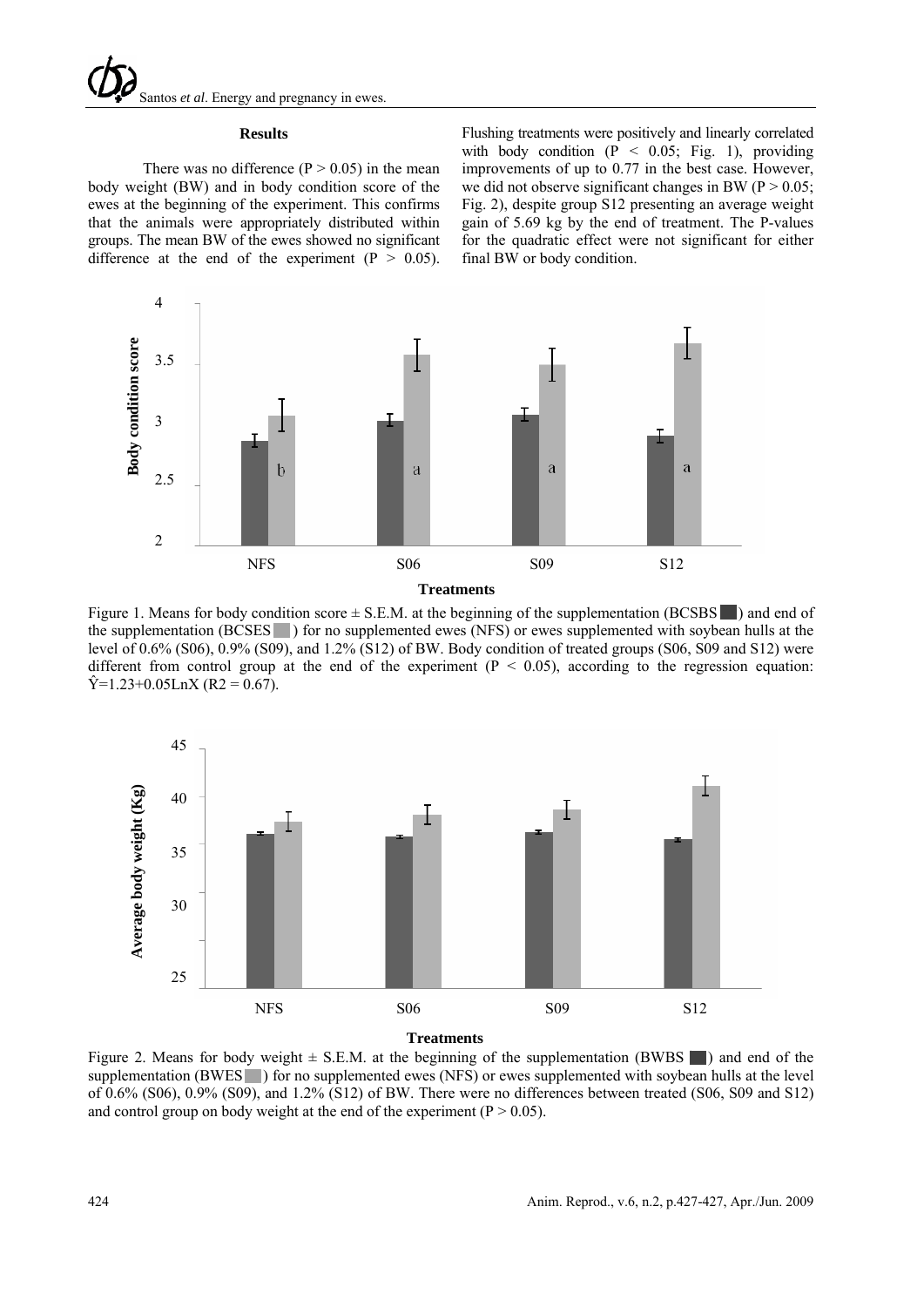# Santos *et al*. Energy and pregnancy in ewes.

Flushing enhanced reproductive rates, as did supplementation. All the treatment groups showed improved pregnancy and lambing rates as compared with the control. The S09 treatment group showed the best results, with a lambing rate that was 40% higher

than the control group ( $P < 0.05$ ; Fig. 3).

Although there was no difference in the rates of proliferation among the treatment groups ( $P > 0.05$ ), it is interesting to note that twin births only occurred among the nutritionally supplemented ewes (Fig. 4).



Figure 3. Pregnancy rates for no supplemented ewes (NFS) or ewes supplemented with soybean hulls at the level of 0.6% (S06), 0.9% (S09), and 1.2% (S12) of BW. Means followed by different letters (a, b, c) differ statistically  $(P < 0.05)$ .



Figure 4. Prolificacy rate for no supplemented ewes (NFS) or ewes supplemented with soybean hulls at the level of 0.6% (S06), 0.9% (S09), and 1.2% (S12) of BW. Means do not differ statistically (P  $>$  0.05).

#### **Discussion**

Our results demonstrate the potential of flushing for improving lambing rates. The highest lambing rate was obtained from treatment S09, and this

can be ascribed to the increase in feed, energy and crude protein intake before and during the mating season. Similar benefits on lambing rates after flushing were described by El-Hag *et al*. (1998). Abecia *et al*. (1999) registered a 100% pregnancy rate for ewes submitted to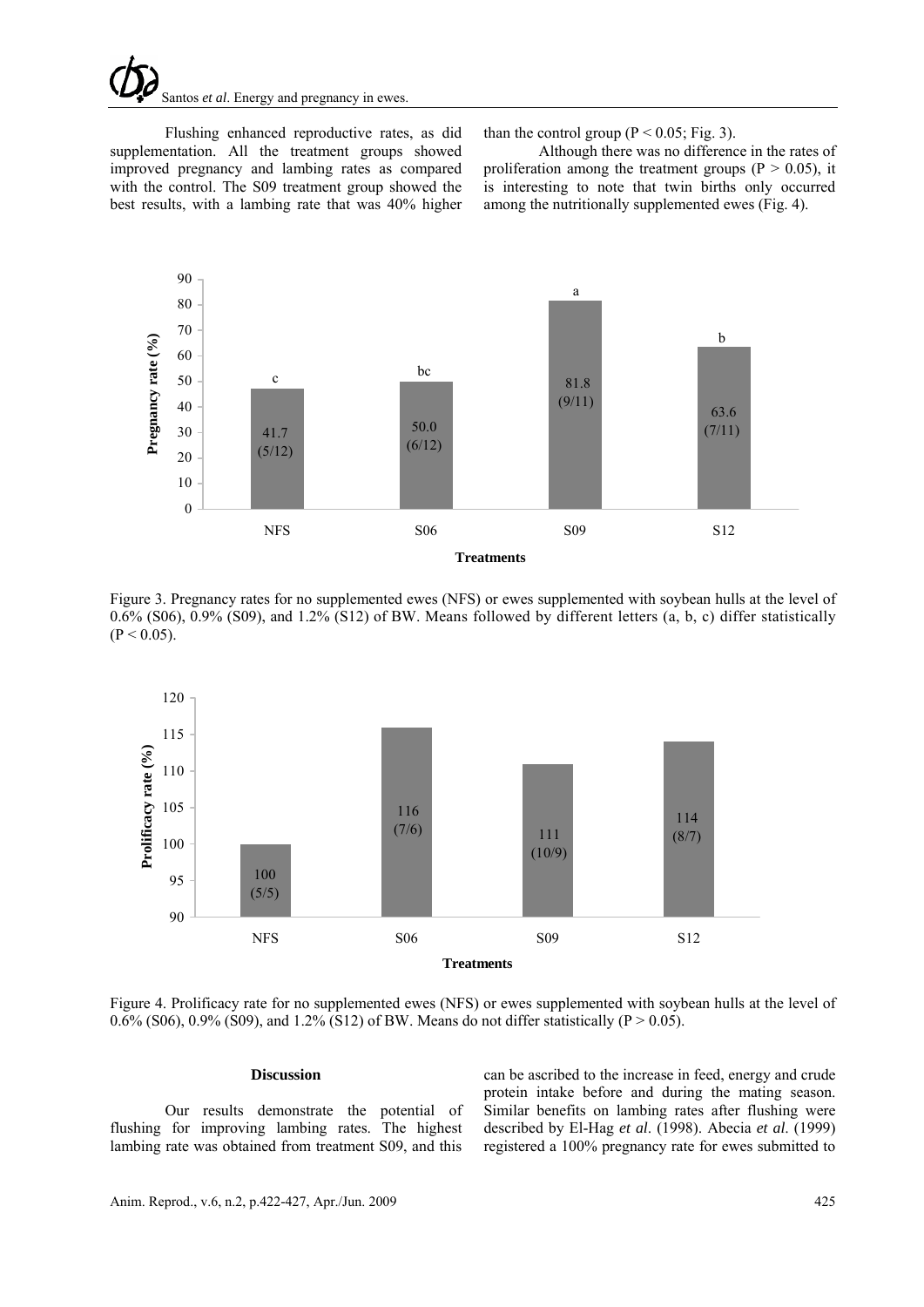# Santos *et al*. Energy and pregnancy in ewes.

flushing after 15 days at the beginning of the breeding season. By contrast, those animals that received no supplements had a pregnancy rate of 40%. In ewes that were fed two maintenance diets for 6 days before and during the emergence of the ovulatory wave, the increased concentrations of glucose, insulin and leptin were associated with increased numbers of follicles that grew to between 2 and 3 mm in diameter (Viñoles *et al*., 2005).

Clear improvements were shown by groups S09 and S12, with the best results being obtained from S09. It is possible that S12 (23% crude protein diet, Table 1) provided excessive protein, considering that soybean hulls are rich in protein that is degraded in the rumen (Zambom *et al*., 2001). Excessive protein, irrespective of protein source or degradability, is correlated with multiple disorders of reproductive function. Problems in the uterus, corpus luteum and sperm migration were reported by Kaur and Arora (1995). Insufficient activity of ovarian steroids and contractility of the oviduct were noted by Bernardelli *et al*. (2001).

We expected a higher incidence of twin births after flushing. Although our study offered no significant data in this regard, it is interesting to note that only ewes from the treated groups experienced twin births. Mukasa-Mugerwa and Lahlou-Kassi (1995) demonstrated a higher incidence of twin births with flushing. Our results agree with data from Ribeiro *et al*. (2002) for ewes supplemented with 0.5 kg per animal of ground corn. Their study did not report any incidences of twin births with flushing, recording proliferation rates of 108% and 103% for treatment groups without or with supplementation, respectively. Mori *et al*. (2006) also did not observe any differences in proliferation rates between ewes in the control group (132%, 37/28) and those receiving supplements (139%, 46/33). Another aspect to be considered in explaining the lack of evidence for multiple births may be the good body condition at the beginning of the experiment. The initial BCS was around 3, and further improvements after supplementation are commonplace when animals begin their treatment with a lower BCS.

Flushing with soybean hulls increased body condition score for all of the ewes and contributed to a higher lambing rate, without influencing the rate of proliferation. Under these conditions, the treatment that seemed to most improve the lambing rate was flushing at 0.9% of live weight. Food flushing was a viable technique, and we conclude that it can be used as part of a feeding regimen for ewes with spring mating schedules.

## **References**

**Abecia JA, Forcada F, Lozano JM**. 1999. A preliminary report on the effect of dietary energy on prostaglandin F2a production *in vitro*, interferon-tau synthesis by the conceptus, endometrial progesterone concentration on day 9 and 15 of pregnancy and associated rates of embryo wastage in ewes. *Theriogenology*, 52:1203-1213.

**Aboul Naga AM, Mansour H, Aboul Eia MB, Mousa MT, Hassan F, El-Hommosi F**. 1991. Oestrous activity in three subtropical sheep breeds in Upper Egypt and response to long-day light treatment. *J Agric Sci*, 116: 139-143.

**Bernardelli JG, Weng J, Burfening PJ, Adair R**. 2001. Effect of excess degradable intake protein on early embryonic development, ovarian steroids, and blood urea nitrogen on days 2, 3, 4, and 5 of estrus cycle in mature ewes. *J Anim Sci*, 79:193-199.

**Cushwa WT, Bradford GE, Stabenfeldt GH, Berger YM, Dally MR**. 1992. Ram influence on ovarian and sexual activity in anestrous ewes: effects of isolation of ewes from rams before joining and date of ram introduction. *J Anim Sci*, 70:1195-1200.

**El-Hag FM, Fadlalla B, Elmadih MA**. 1998. Effect of strategic supplementary feeding on ewe productivity under range conditions in North Kordofan, Sudan. *Small Rumin Res*, 30:67-71.

**Hafez ESE, Jainudeen MR, Wahid H**. 2004. Ovinos e caprinos. *In*: Hafez ESE, Hafez B (Eds.). *Reprodução Animal*. 7th ed. São Paulo: Manole. pp.173-192.

**International** guiding principles for biomedical research involving animals. 1985. Geneva: Council For International Organizations of Medical Sciences (CIOMS). Available on: http://www.cioms.ch/frame\_ 1985 texts of guidelines.htm. Accessed in: May 30,

2005.

**Jardim VR**. 1983. *Os Ovinos*. Rio de Janeiro, RJ: Nobel. 196 pp.

**Kaur H, Arora SP**. 1995. Dietary effects on ruminant livestock reproduction with particular reference to protein. *Nutr Res Rev*, 8:121-136.

**Molle G, Landau S, Branca A, Sitzia M, Fois SN, Ligios S, Casu S**. 1997. Flushing with soybean meal can improve reproductive performances in lactating Sarda ewes on a mature pasture. *Small Rumin Res*, 24:157-165.

**Moore JE, Brant MH, Kunkle WE**. 1999. Effects of supplementation on voluntary forage intake, diet digestibility, and animal performance. *J Anim Sci*, 77:122-135.

**Mori RM, Ribeiro ELA, Mizubuti IY, Rocha MR, Silva LDF**. 2006. Desempenho reprodutivo de ovelhas submetidas a diferentes formas de suplementação alimentar antes e durante a estação de monta. *Rev Bras Zootec*, 35:1122-1128.

**Mukasa-Mugerwa E, Lahlou-Kassi A**. 1995. Reproductive performance and productivity of Menz sheep in the Ethiopian highlands. *Small Rumin Res*, 17:167-177.

**Nugent III RA, Nottler DR, Beal WE**. 1988. Effect of ewe breed and ram exposure on estrous behavior in May and June. *J Anim Sci*, 66:1363-1370.

**Official** methods of analysis of the Association Official